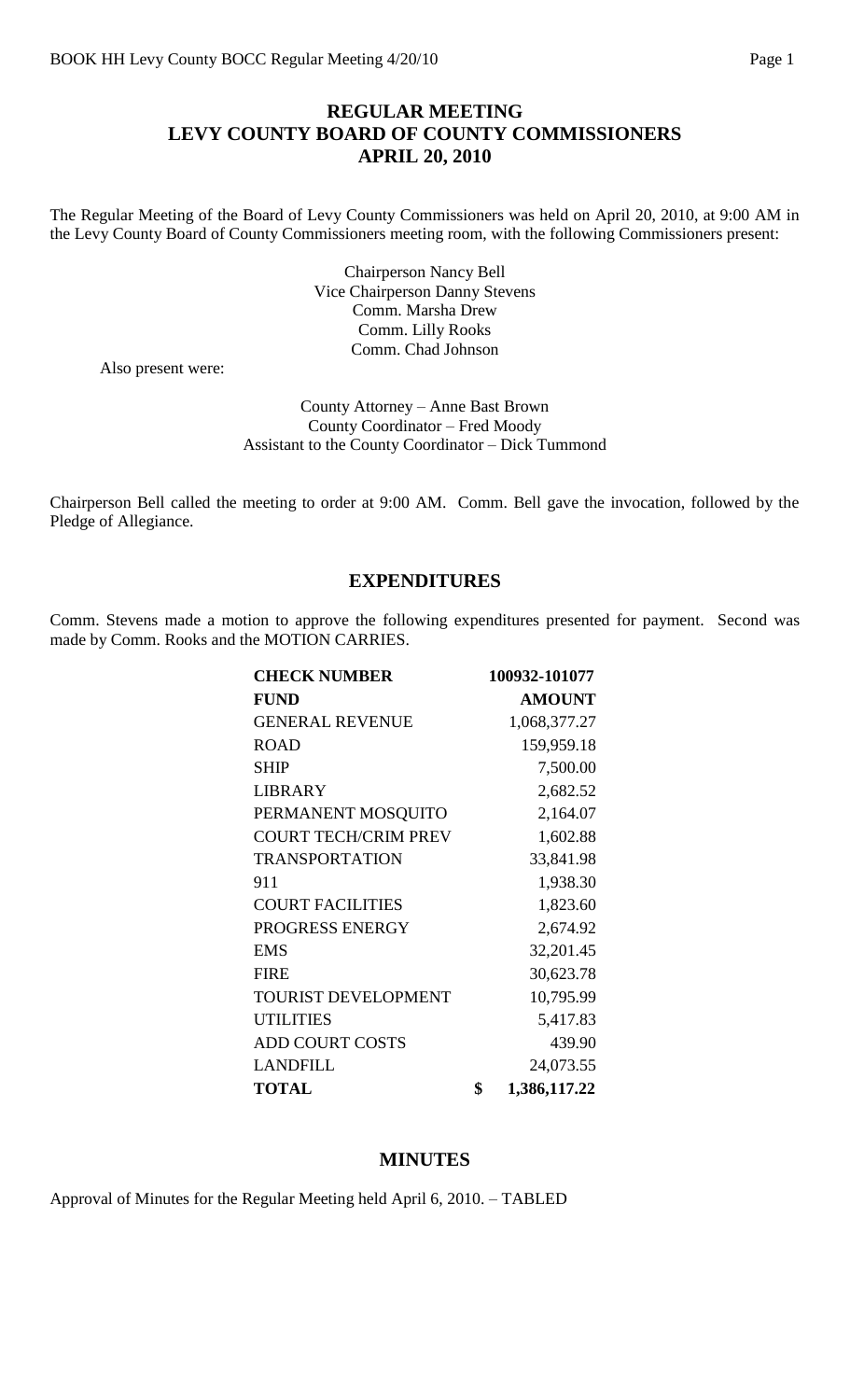## **MILLS ENGINEERING**

Andrew Carswell Mills Engineering Company

A. Presentation of bids for Class III, Trench I

Mr. Carswell presented bid results for the Class III, Trench I Closure to the Board as follows:

|                                              | Bid Package 1 | Bid Package 2 | Bid Package 3 |
|----------------------------------------------|---------------|---------------|---------------|
| Anderson Columbia                            | \$72,684.91   | \$211,892.45  | \$72,314.15   |
| <b>Comanco Environmental Corporation</b>     | \$46,795.00   | \$203,841.90  | \$72,413.70   |
| Commerical Industrial Corp.                  |               | \$262,448.84  | \$106,120.80  |
| ERC General Contracting Services, Inc.       | \$53,528.00   | \$195,583.50  | \$103,001.00  |
| <b>Greenleaf Environmental Services, LLC</b> | \$75,401.00   | \$303,386.50  |               |
| Jerry Wilks Construction                     |               |               | \$92,772.00   |
| Shaw Environmental & Infrastructure, Inc.    | \$70,715.00   | -             |               |
| Southeast Environmental Services, Inc.       | \$76,675.00   | \$166,115.25  | \$120,626.00  |

Mr. Carswell stated his recommendation is for Comanco Environmental Corporation for Bid Package 1, Southeast Environmental Services, Inc. for Bid Package 2, and Anderson Columbia for Bid Package 3. Comm. Rooks made a motion to accept Bid Packages 1, 2 and 3 as presented, to re-bid Package 4 as advised by Mr. Carswell and to allow the Chairperson to sign the Contract. Second was made by Comm. Johnson and the MOTION CARRIES.

#### **911 ADDRESSING**

Mike West, Levy County Sheriff's Office

A. Request approval for change of service request form with Intrado.

Mr. West requested approval from the Board for the Change of Service Request Form with Intrado. There will be a yearly maintenance fee resulting from the change in the amount of \$305.00.

Comm. Rooks made a motion to approve the Change of Service Request Form with Intrado. Second was made by Comm. Stevens and the MOTION CARRIES.

### **CHIEFLAND POLICE DEPARTMENT**

Chief Robert Douglas, City of Chiefland

A. Information Update on Veterans Day Parade.

Chief Douglas gave information to the Board regarding the planning of a Veterans Day parade in Levy County. The date has not been determined yet, but it will be sometime on or around Veterans Day. Chief Douglas stated he would come back to the Board with details at a later date. The Board gave consensus.

#### **SHIP**

Dick Tummond

A. Satisfaction of Mortgage.

Mr. Tummond requested approval of a Satisfaction of Mortgage for Eva R. Mayo in the amount of \$9,565.00 in Rehabilitation Assistance.

Comm. Stevens made a motion to approve the Satisfaction of Mortgage as presented by Mr. Tummond. Second was made by Comm. Rooks and the MOTION CARRIES.

B. Request approval to submit the Local Housing Assistance Plan to the Florida Housing Finance Corporation.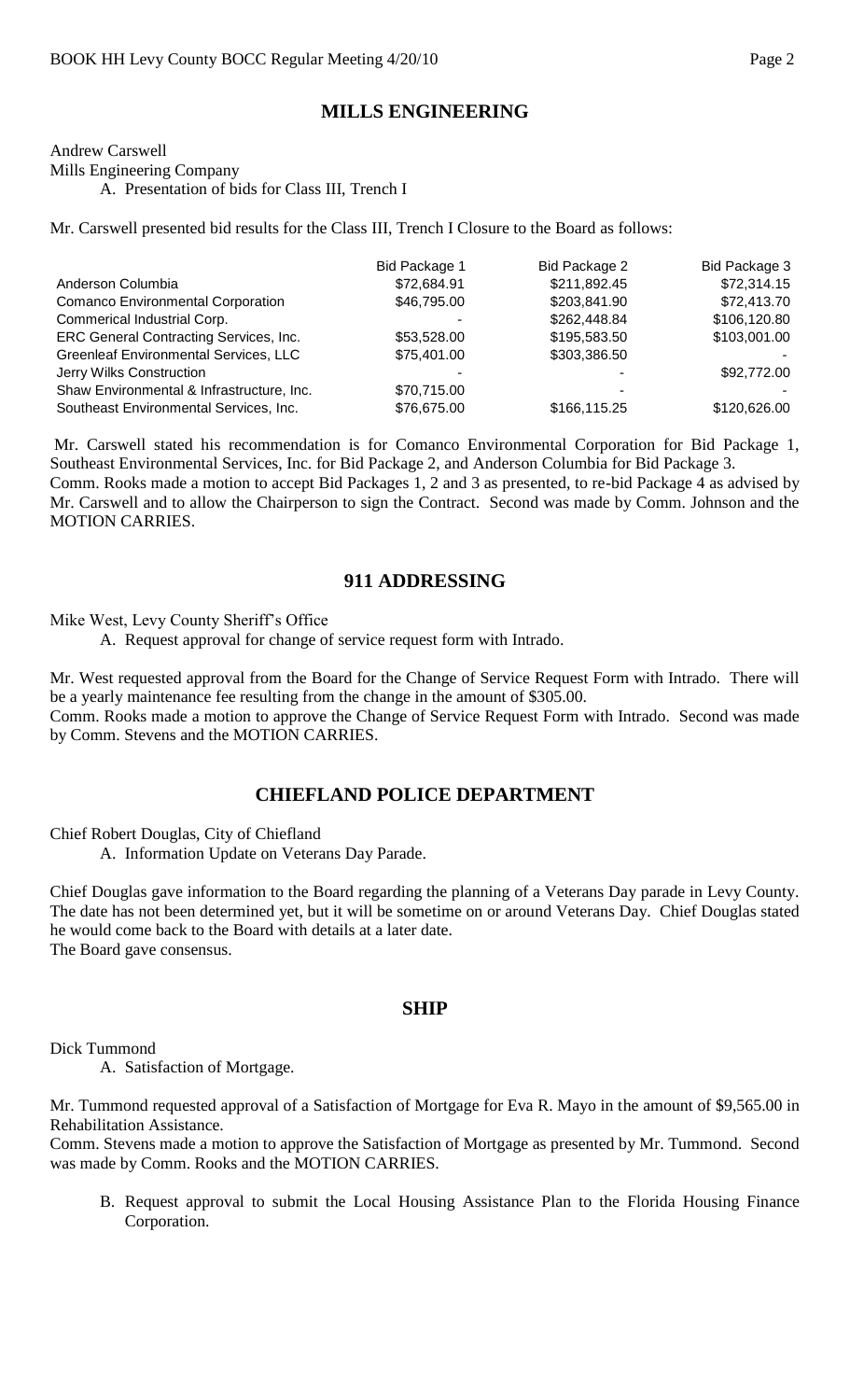Mr. Tummond requested approval from the Board to approve Resolution 2010-19 for the SHIP Local Housing Assistance Plan for fiscal years 2010/2011, 2011/2012 and 2012/2013. The current LHAP will expire June 30, 2010.

Comm. Stevens made a motion to approve submitting the Local Housing Assistance Plan to the Florida Housing Finance Corporation. Second was made by Comm. Johnson and the MOTION CARRIES.

C. Request permission to allow Jordan and Associates, Inc. to assist with Community Development Block Grant (CDBG) application for upcoming Grant cycle.

Mr. Tummond requested approval for the use of Jordan and Associates, Inc. to assist with the Community Development Block Grant application for the upcoming Grant cycle. He also introduces the new owner of Jordan and Associates, Inc. Mr. Armstrong and his Associate Ronnie Van Zant. Mr. Armstrong spoke to the Board regarding the Grant application process.

Comm. Rooks made a motion to go forward with the use of Jordan and Associates, Inc. Second was made by Comm. Johnson and the MOTION CARRIES.

## **COUNTY AGENT**

Albert Fuller, Director

A. Request a budget transfer to purchase a vehicle on State contract.

Mr. Fuller requested approval of a budget transfer in the amount of \$35,000 from Salaries to the Equipment line to purchase a vehicle on State contract. The vehicle to be purchased is a Ford F-350 (dual rear wheel) pickup to be used to haul program equipment.

Comm. Stevens made a motion to approve the budget transfer as presented by Mr. Fuller. Second was made by Comm. Johnson and the MOTION CARRIES.

## **LEVY COUNTY TRANSIT**

Connie Conley, Operations Manager

A. 2010/2011 Transportation Disadvantaged Trust Fund Trip & Equipment Grant Acknowledgement Form Resolution.

Mrs. Conley spoke on behalf of Mrs. Painter and requested approval of the 2010/2011 Transportation Trust Fund Trip & Equipment Grant Acknowledgement Form Resolution 2010-20. Mrs. Conley stated this is a 90/10 Grant in the amount of \$300,034 and the local match amount is \$30,001.

Comm. Stevens made a motion to approve the 2010/2011 Transportation Disadvantaged Trust Fund Trip & Equipment Grant Acknowledgement Form Resolution 2010-20. Second was made by Comm. Rooks and the MOTION CARRIES.

# **COUNTY COORDINATOR**

Fred Moody, County Coordinator

A. Recreation Funds Policy and Guidelines.

Mr. Moody presented the Recreation Funds Policy and Guidelines for Board approval.

Comm. Bell stated she would like to see the organizations provide a copy of their Form 990 and would like to have checks from the Board made payable to each organization instead of individual vendors.

Comm. Stevens states he has no problem with the process of how vendors are paid currently.

Comm. Rooks stated she would like to remove some of the language in (4a) regarding reimbursements.

Comm. Stevens made a motion to approve the Recreation Funds Policy and Guidelines with a correction to remove the last line of (4a). Second was made by Comm. Rooks.

After discussion Comm. Stevens amends his motion to reflect a change in the wording in the last sentence in (4a). The wording before the sentence to be removed should read: "It is recommended a purchase order be issued before goods are to be ordered". Second was made by Comm. Rooks and the MOTION CARRIES. Comm. Bell votes NO.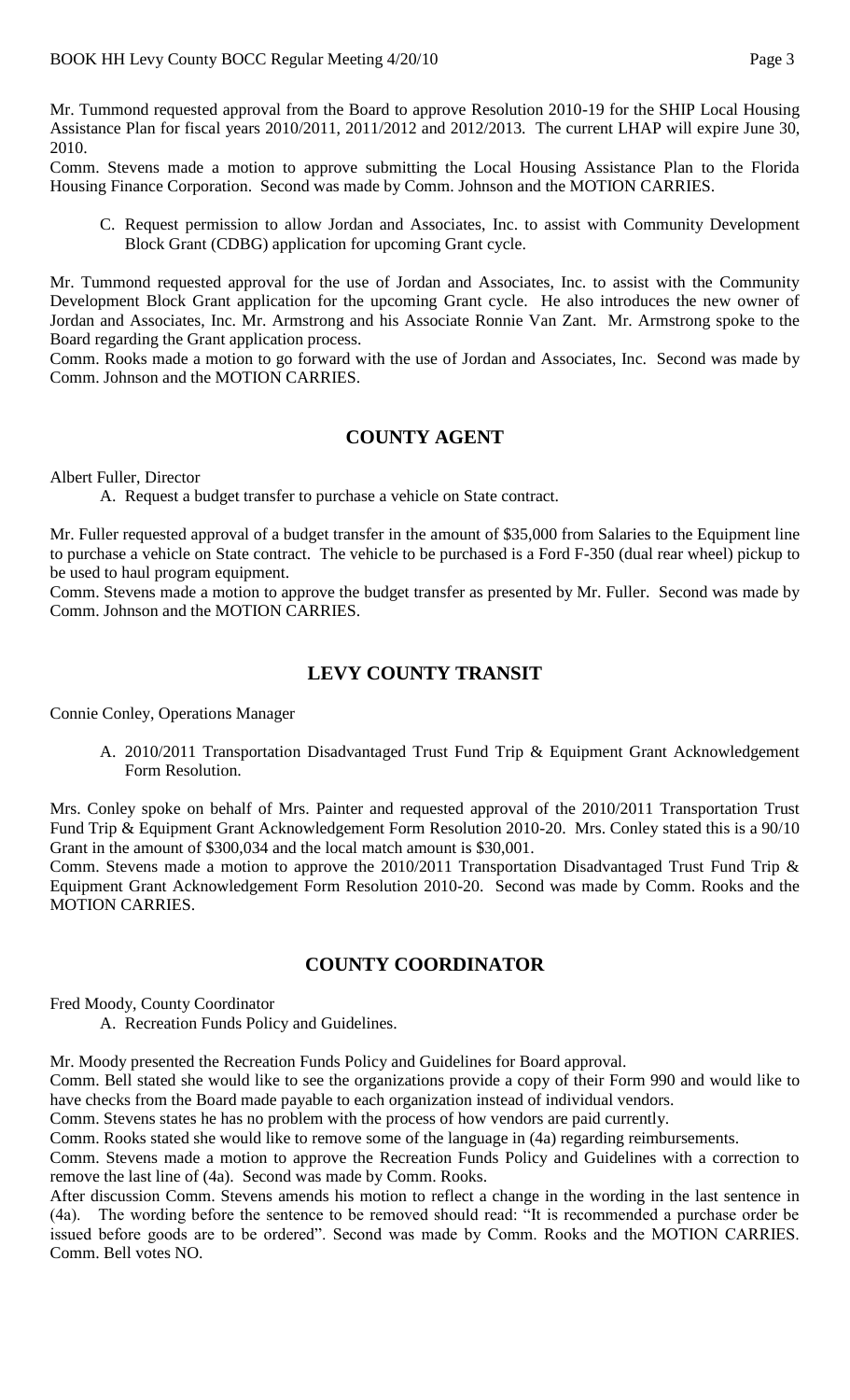Mr. Moody announced the Suwannee River Shrine Club would be presenting their annual Kids Fishing Tournament on June 12<sup>th</sup> from 6:00 A.M. to 12:30 P.M. at the Hart Springs public boat ramp. Melissa Allen can be contacted for information on sponsorship.

Mr. Moody stated the City of Fanning Springs will be celebrating the 40<sup>th</sup> Anniversary of Earth Day with the USDA Rural Development and invites everyone to attend on April 22<sup>nd</sup>. The welcoming luncheon will be at 11:30 A.M. at City Hall and the tree planting ceremony will be at 1:30 P.M. at the Fort Fanning Historical Park.

## **ROAD DEPARTMENT**

Bruce Greenlee, Administrative Superintendent

A. Request permission to research and analyze traffic data for potential No Pass Zone and reduced speed limit on C339.

Mr. Greenlee requested permission to research and analyze traffic data for potential No Pass Zone and reduced speed limit on C339.

Comm. Johnson made a motion to grant permission for Mr. Greenlee to research and analyze traffic data for potential No Pass Zone and reduced speed limit on C339. Second was made by Comm. Rooks and the MOTION CARRIES.

- B. Submit a revised Traffic Signal Maintenance and Compensation Agreement from DOT. TABLED
- C. Discussion of Enhancement Projects to be submitted to DOT from the cities/municipalities.

Mr. Greenlee gave a presentation of Enhancement Projects to be submitted to FDOT for the Board's approval. The first is a pedestrian bike path on CR 40 from SE  $63<sup>rd</sup>$  Street to Bird Creek County Park. Next is the removal of a Project #4 from the Enhancement List, a sidewalk project from Whiddon Ave. to the Cedar Key School. This project will be funded from through a difference source. In place of Cedar Key's #4 project is a reprioritization of Project #14, a Cedar Key Gulf Trail bike pedestrian path as requested by the City of Cedar Key. Last is to add a sidewalk project from NW  $4<sup>th</sup>$  Drive to NW  $11<sup>th</sup>$  Avenue and from NW  $11<sup>th</sup>$  Avenue to US 19. Comm. Stevens made a motion to approve the Projects as presented by Mr. Greenlee. Second was made by Comm. Johnson and the MOTION CARRIES.

D. Submit two bids for blasting and request permission to use the lowest bidder.

Mr. Greenlee requested approval from the Board of the two bids submitted for blasting as follows:

| Austin Powder Co. | \$25,522.50 |
|-------------------|-------------|
| Orica USA, Inc.   | \$34,136.00 |

Mr. Greenlee's recommendation is to use Austin Powder Co. Comm. Stevens made a motion to approve Austin Powder Co. Second was made by Comm. Rooks and the MOTION CARRIES.

# **COUNTY ATTORNEY**

Anne Bast Brown, County Attorney

A. Resolution 2010-18 supporting Florida House Bill 843 and Florida Senate Bill 1724 to designate rural Enterprise Zone status on the rural area of critical economic concern's catalyst.

Atty. Brown requested approval from the Board for Resolution 2010-18. Comm. Johnson made a motion to approve Resolution 2010-18. Second was made by Comm. Rooks and the MOTION CARRIES. Comm. Stevens votes NO.

### **COMMISSIONERS REPORTS**

Comm. Johnson stated he has requested the County Staff look into reviewing other county policies as they relate to Board appointments and to get back to the Board so they may formulate an acceptable means of